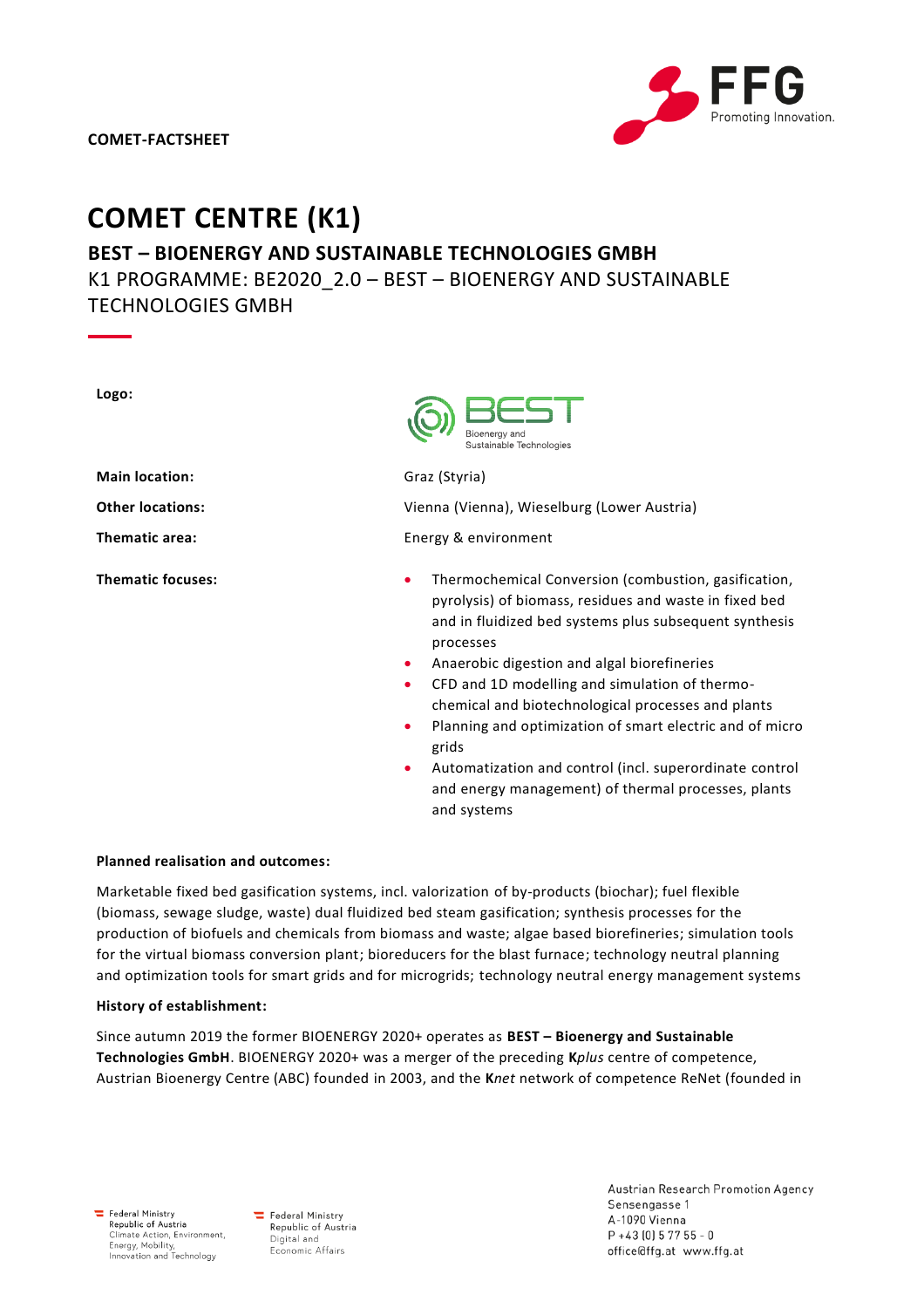### **COMET-FACTSHEET**



2000). Since the successful joint application for a **COMET K1** Centre in 2008 **BEST** operated continuously as **K1** Centre.

#### **Selected company partners** (max. 10):

- 1. AGRANA Stärke GmbH
- 2. Andritz AG
- 3. Bertsch Energy GmbH & Co KG
- 4. EVN AG
- 5. KWB Kraft und Wärme aus Biomasse GmbH
- 6. Mondi AG
- 7. R(o)hkraft Ing. Karl Pfiel GmbH
- 8. SMS group Process Technologies GmbH
- 9. voestalpine Stahl Donawitz GmbH
- 10. Wien Energie GmbH

#### **Selected scientific partners** (max. 5):

- 1. Vienna University of Technology
- 2. Graz University of Technology
- 3. University of Natural Resources and Life Sciences, Vienna
- 4. University of Applied Sciences Wiener Neustadt
- 5. Luleå University of Technology (Sweden)

#### **Selected international<sup>1</sup> partners** (max. 5):

- 1. H&R OWS Chemie GmbH & Co. KG (Germany)
- 2. NewHeat SA (France)
- 3. RWE Power AG (Germany)
- 4. Steinbeis Energie GmbH (Germany)
- 5. Technologie- und Förderzentrum Nachwachsende Rohstoffe Straubing (TFZ) (Germany)

## **Duration:**

**Staff employed at the Centre:** 72 FTE, thereof 55 scientists

**Management:**

 $\overline{a}$ 

01.04.2015 – 31.03.2023 (8 years)

- DI Dr. Walter Haslinger, Adj.Prof., CEO
- Ing. Mag. Dr. Roman Schmid, CEO

**Contact:** BEST – Bioenergy and Sustainable Technologies GmbH

Inffeldgasse 21b, 8010 Graz

050 2378 9201, [office@best-research.eu](mailto:office@best-research.eu)

www.best-research.eu

 $1$  Partners with headquarters outside Austria

Federal Ministry Republic of Austria<br>Climate Action, Environment, Energy, Mobility,<br>Innovation and Technology

Federal Ministry Republic of Austria Digital and Economic Affairs

Austrian Research Promotion Agency Sensengasse 1 A-1090 Vienna  $P + 43[0] 57755 - 0$ office@ffg.at www.ffg.at